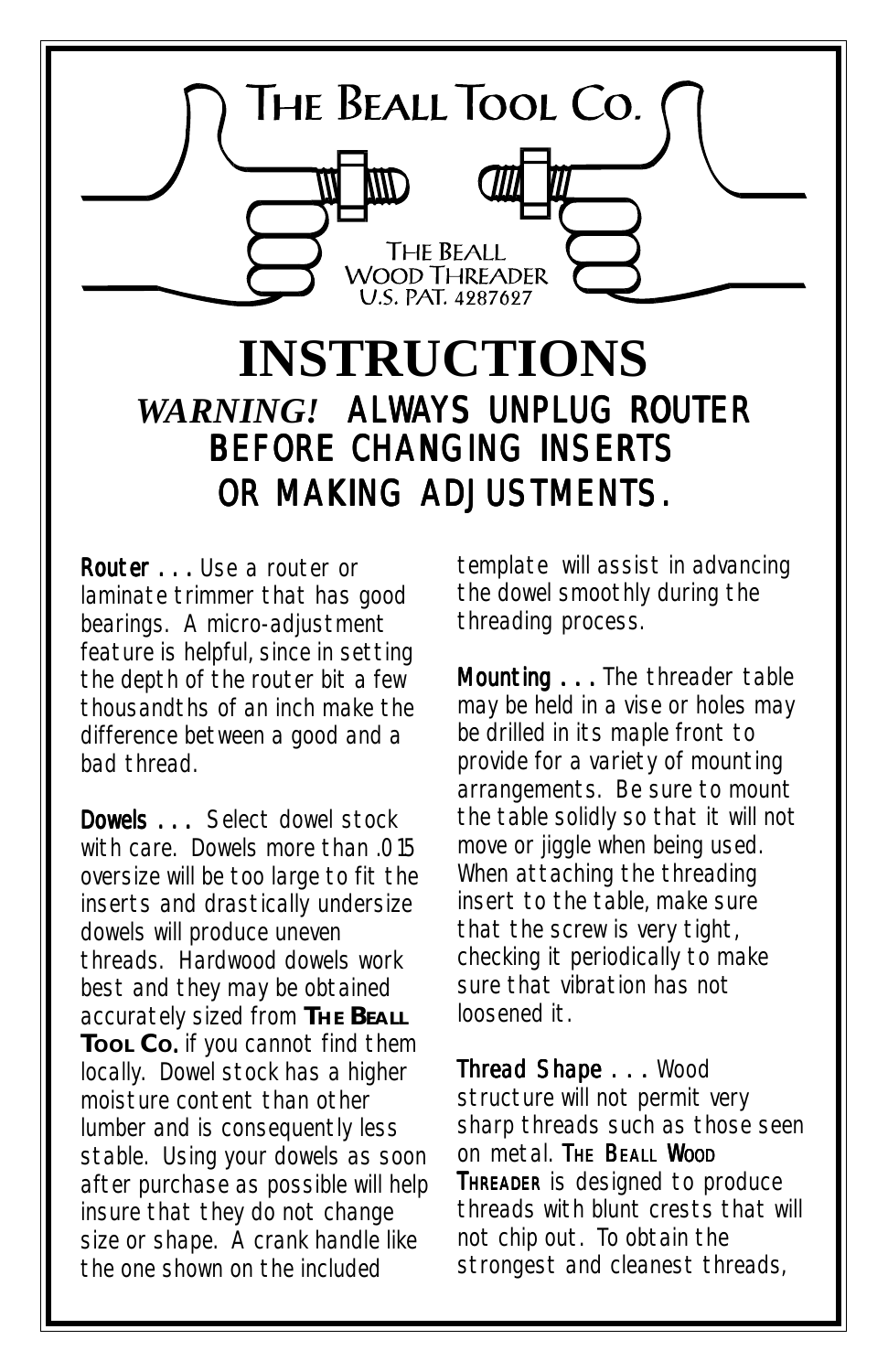try to maintain the widest crest that will still turn smoothly through the tapped hole or nut. Varying the depth of the router bit and experimenting with different settings will demonstrate that a very slight adjustment makes a great difference in thread shape.

Chipping of Threads . . . Severe chipping is usually caused by misalignment of the router. If it is not exactly centered, chipping will occur. It is vital to carefully *center the router using the aluminum index sleeve and to make sure that the router is very securely attached to the top of the table. Use pliers to make sure that the wing nuts are tight: otherwise the router may vibrate off center.* A dull bit or poor dowel stock may also cause chipping.

**Tapping ...** Tapping is done by hand. Drill pilot holes for taps 1/8" under the size of the dowel you are using: for a 1" dowel use a 7/8" drill, for a 3/4" use a 5/8" drill, for a 5/8" use a 1/2" and for a 1/2" dowel use a 3/8" drill. Clamp stock to be tapped in a vise and turn the tap through it with the aid of a tap handle or adjustable wrench. (It is easier to keep the tap running straight if a "T" handle tap wrench is used.) Tap only through the grain. End grain cannot be tapped sucessfully.

#### Setting up THE BEALL WOOD **THREADER**

1. Make sure the threader table is mounted securely.

2. Install special carbide bit in router, adjusting its depth so that it extends about 3/4" below the router base. Tighten router motor securely in its housing.

3. Install Delrin™ insert in threader housing by placing the small 3/8" #10 flat head machine screw through bottom rear of insert and using the 1/8" allen wrench provided to screw it tightly into the underside of the aluminum table. A small dimple in the bottom of the table will fit into a

1/8" hole in the insert top and align it properly. (When doing production runs of thread, it is a good idea to check the tightness of the machine screw securing the insert to the table periodically, as vibration may cause it to loosen. Or -- apply a bit of temporary Loctite<sup>™</sup> to help hold it in place.)

4. Put the knurled index sleeve in the hole in the top of the insert as shown in the drawing.

5. Place the router on the table with the bit through the index sleeve, thereby centering the router in the threader.

6. Clamp router onto table using carriage bolts, hold-downs,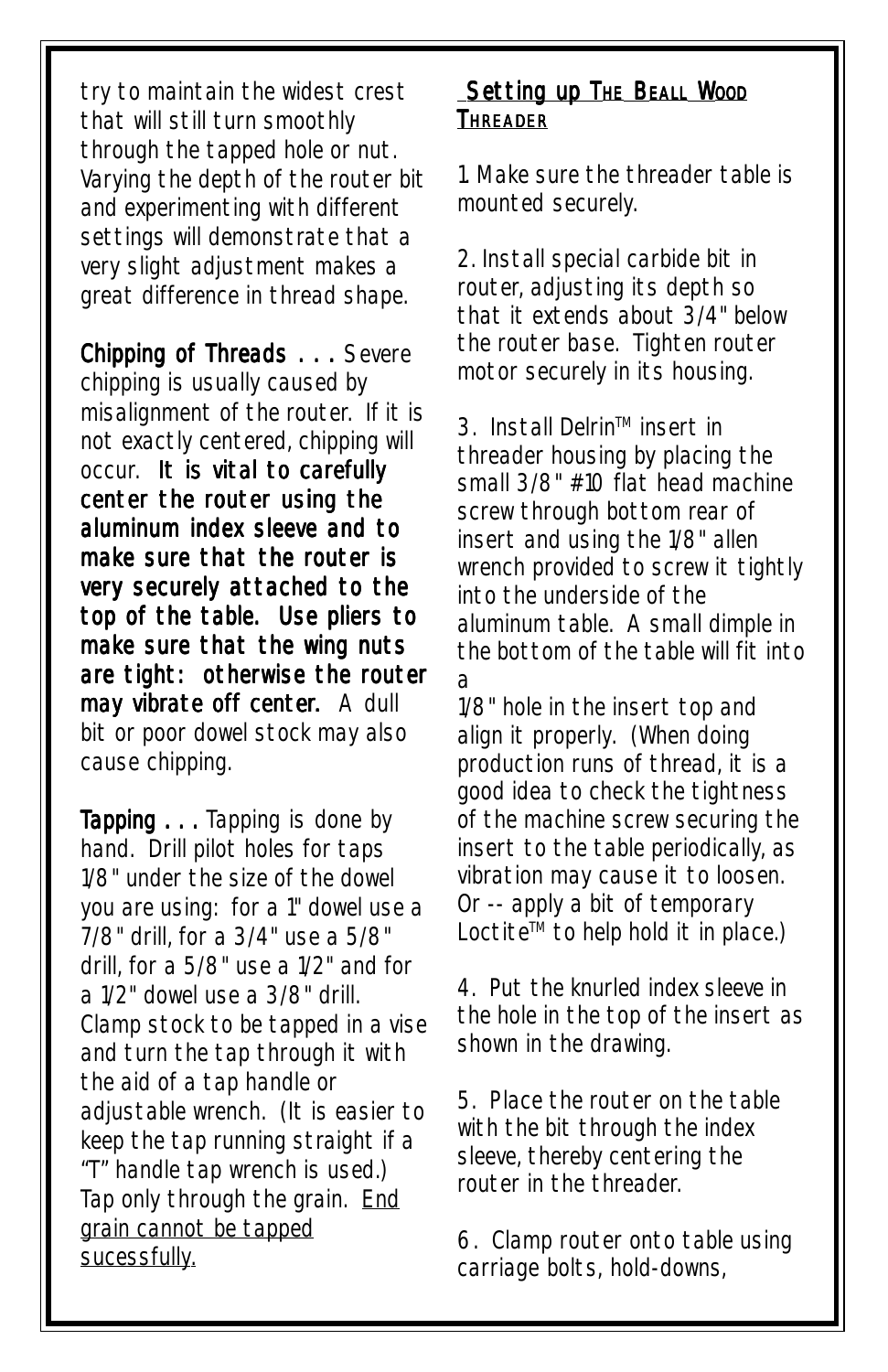

washers and wing nuts as shown. Tightening the wing nuts with pliers will help insure that your router remains centered.

7. Loosen router in its housing (leaving housing clamped securely to table) and lift it up sufficiently to remove index sleeve. If sleeve is not removed before using, it will turn in the hole and the resulting friction will cause heat, possibly melting the Delrin<sup>IM</sup> insert and ruining your day. The index sleeve is to be used *only* for set-up.

8. Adjust router depth so that the tip of the carbide bit can just be seen projecting down into the

insert center hole about 1/32."

9. Turn on router, pushing dowel into front opening as far as it will go. To thread, turn dowel clockwise through insert at about one turn per second. If the dowel binds up or is hard to turn, back it out and lower the router bit slightly. If it turns through but the thread is too sharp and is chipped, raise the router bit slightly. Very small depth adiustments are called for in this process, with a few thousandths of an inch making the difference between a good thread and a bad one. It may be helpful to make a nut (see Tapping, below) first in which you can test your threads